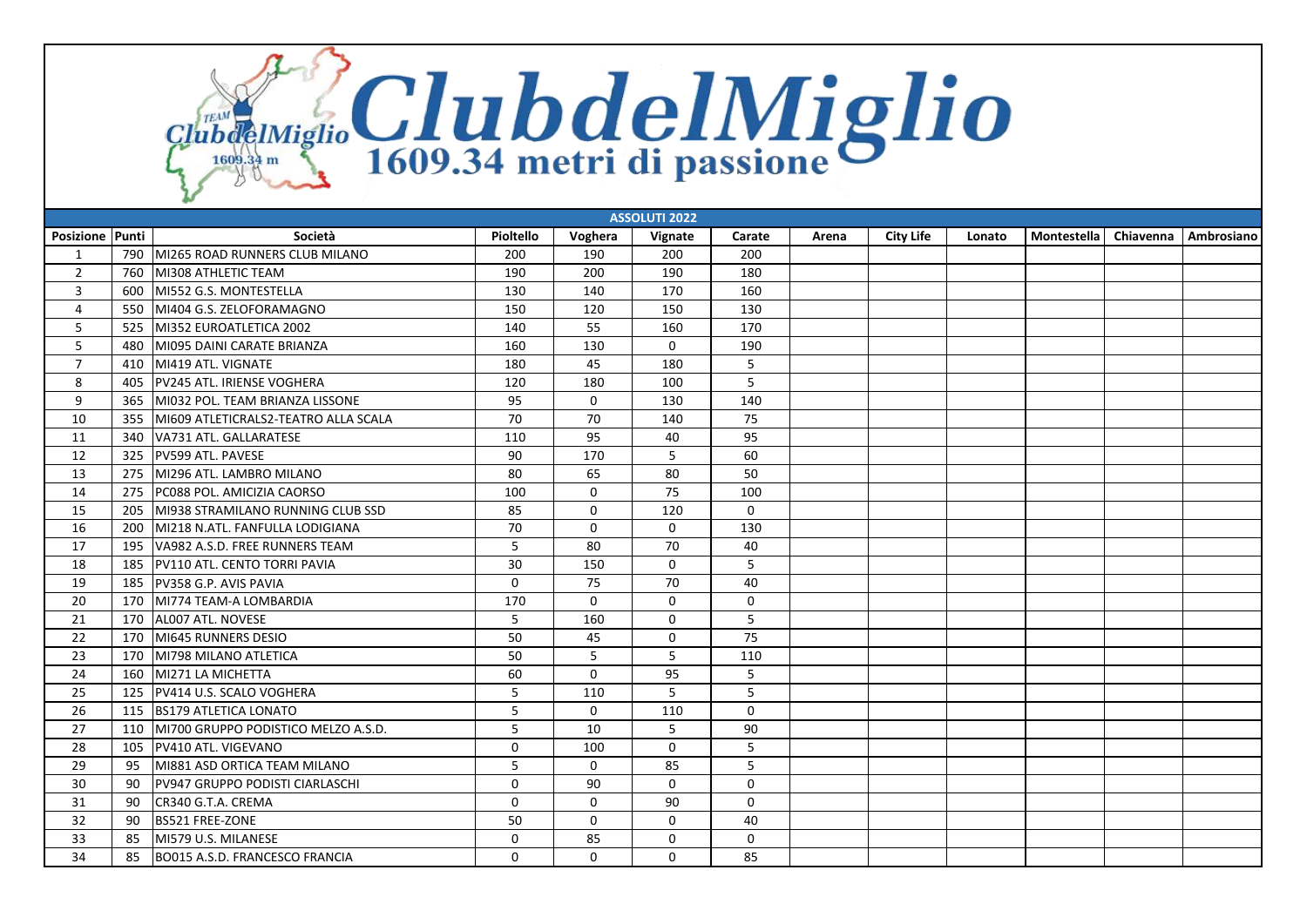| 35 | AO004 ATLETICA SANDRO CALVESI<br>80                   | 35          | 45          | $\mathbf 0$ | $\mathbf 0$ |  |  |  |
|----|-------------------------------------------------------|-------------|-------------|-------------|-------------|--|--|--|
| 36 | 80<br>PV421 LA PODISTICA ROBBIESE                     | $\mathbf 0$ | 5           | 70          | 5           |  |  |  |
| 37 | <b>BS657 CORRINTIME</b><br>80                         | 0           | $\mathbf 0$ | $\mathbf 0$ | 80          |  |  |  |
| 38 | TN500 ATLETICA VALLE DI CEMBRA<br>75                  | 75          | $\mathbf 0$ | $\mathbf 0$ | $\mathbf 0$ |  |  |  |
| 39 | BG003 ATL. BERGAMO 1959 ORIOCENTER<br>75              | 35          | $\mathbf 0$ | 40          | $\mathbf 0$ |  |  |  |
| 40 | 75<br>CO993 WOMEN IN RUN LECCO ASD                    | 35          | $\mathbf 0$ | $\mathbf 0$ | 40          |  |  |  |
| 41 | BG974 CUS BERGAMO ASD<br>70                           | $\mathbf 0$ | $\mathbf 0$ | 70          | $\mathbf 0$ |  |  |  |
| 42 | MI221 BRACCO ATLETICA<br>70                           | $\mathbf 0$ | $\mathbf 0$ | 70          | $\mathbf 0$ |  |  |  |
| 43 | <b>TS546 ASD ATLETICA MASTER TRIESTE</b><br>70        | 0           | $\mathbf 0$ | 70          | 0           |  |  |  |
| 44 | 65<br>MI670 DK RUNNERS MILANO                         | 55          | $\mathbf 0$ | 5           | 5           |  |  |  |
| 45 | CO979 PRO-SPORT RUNNING ACADEMY<br>65                 | $\mathbf 0$ | $\mathbf 0$ | $\mathbf 0$ | 65          |  |  |  |
| 46 | 60<br>AL034 0131RUN OF MADE A.S.D.                    | $\mathbf 0$ | 60          | $\mathbf 0$ | 0           |  |  |  |
| 47 | 60<br>PC385 ASD PLACENTIA                             | 5           | 5           | 5           | 45          |  |  |  |
| 48 | <b>GE055 MARATONETI GENOVESI</b><br>60                | 0           | $\mathbf 0$ | $\mathbf 0$ | 60          |  |  |  |
| 49 | AT001 S.S. VITTORIO ALFIERI ASTI<br>55                | 0           | 55          | 0           | $\mathbf 0$ |  |  |  |
| 50 | <b>BS652 MOTUS ATLETICA CASTEGNATO</b><br>55          | 5           | 45          | 5           | 0           |  |  |  |
| 51 | BS364 G.S. ATL. REZZATO<br>55                         | 5           | 45          | 0           | 5           |  |  |  |
| 52 | AL028 ACQUIRUNNERS<br>55                              | 5           | 5           | 40          | 5           |  |  |  |
| 53 | PV619 TEMPO IMPEGNATO-ATL. TIDIESSE<br>55             | 5           | 5           | 40          | 5           |  |  |  |
| 54 | <b>BG726 ROMANO RUNNING</b><br>50                     | 5           | 45          | $\mathbf 0$ | 0           |  |  |  |
| 55 | VA129 POL. OLONIA<br>50                               | 5           | $\mathbf 0$ | 40          | 5           |  |  |  |
| 56 | SO267 G.S. VALGEROLA CIAPPARELLI<br>50                | 5           | $\mathbf 0$ | 40          | 5           |  |  |  |
| 57 | PV720 A.S. AMP<br>45                                  | $\mathbf 0$ | 45          | 0           | 0           |  |  |  |
| 58 | SO346 G.P. TALAMONA<br>45                             | 5           | $\mathbf 0$ | 0           | 40          |  |  |  |
| 59 | MI458 G.P. GORGONZOLA '88 <br>45                      | $\mathbf 0$ | $\mathbf 0$ | 5           | 40          |  |  |  |
| 60 | <b>BN208 ASD ENTERPRISE SPORT &amp; SERVICE</b><br>40 | 0           | $\mathbf 0$ | 40          | 0           |  |  |  |
| 61 | <b>BG135 G. ALPINISTICO VERTOVESE</b><br>40           | $\mathbf 0$ | $\mathbf 0$ | $\mathbf 0$ | 40          |  |  |  |
| 62 | CO039 POL. LIB. CERNUSCHESE<br>40                     | 0           | $\mathbf 0$ | $\mathbf 0$ | 40          |  |  |  |
| 63 | CO527 ATLETICA 42195 'BLU FRIDA'<br>40                | 0           | $\mathbf 0$ | $\mathbf 0$ | 40          |  |  |  |
| 64 | 40<br>VA123 CUS INSUBRIA VARESE COMO                  | $\mathbf 0$ | $\mathbf 0$ | $\mathbf 0$ | 40          |  |  |  |
| 65 | MI089 PRO SESTO ATL.<br>35                            | 30          | $\mathbf 0$ | $\mathbf 0$ | 5           |  |  |  |
| 66 | VA119 ATL. O.S.A. SARONNO LIB.<br>35                  | 30          | $\mathbf 0$ | $\mathbf 0$ | 5           |  |  |  |
| 67 | MI958 TOP TRAINING ASD<br>30                          | 30          | $\mathbf 0$ | $\mathbf 0$ | $\mathbf 0$ |  |  |  |
| 68 | SO219 G.P. VALCHIAVENNA<br>30                         | 30          | $\mathbf 0$ | 0           | 0           |  |  |  |
| 69 | MI819 ALZAIA NAVIGLIO RUNNERS<br>25                   | 5           | 10          | 5           | 5           |  |  |  |
| 70 | MI895 ASD TAPASCIONE RUNNING TEAM<br>25               | 5           | 10          | 5           | 5           |  |  |  |
| 71 | MI074 ATL. U.S. NERVIANESE 1919<br>20                 | 5           | 10          | 5           | 0           |  |  |  |
| 72 | 20<br><b>BR158 OSTUNI RUNNER'S</b>                    | 5           | 5           | 5           | 5           |  |  |  |
| 73 | MI020 ONDAVERDE ATHLETIC TEAM<br>20                   | 5           | 5           | 5           | 5           |  |  |  |
| 74 | 20<br><b>BG928 PODISTI DUE CASTELLI ASD</b>           | 5           | 5           | 5           | 5           |  |  |  |
| 75 | MI360 ATL. 99 VITTUONE<br>20                          | 5           | 5           | 5           | 5           |  |  |  |
| 76 | AL031 BIO CORRENDO AVIS<br>20                         | 5           | 5           | 5           | 5           |  |  |  |
| 77 | MI541 G.P. CODOGNO 82<br>20                           | 5           | 5           | 5           | 5           |  |  |  |
| 78 | MI695 VERDE PISELLO GROUP MILANO<br>20                | 5           | 5           | 5           | 5           |  |  |  |
| 79 | MI934 POL. UNICREDIT<br>20                            | 5           | 5           | 5           | 5           |  |  |  |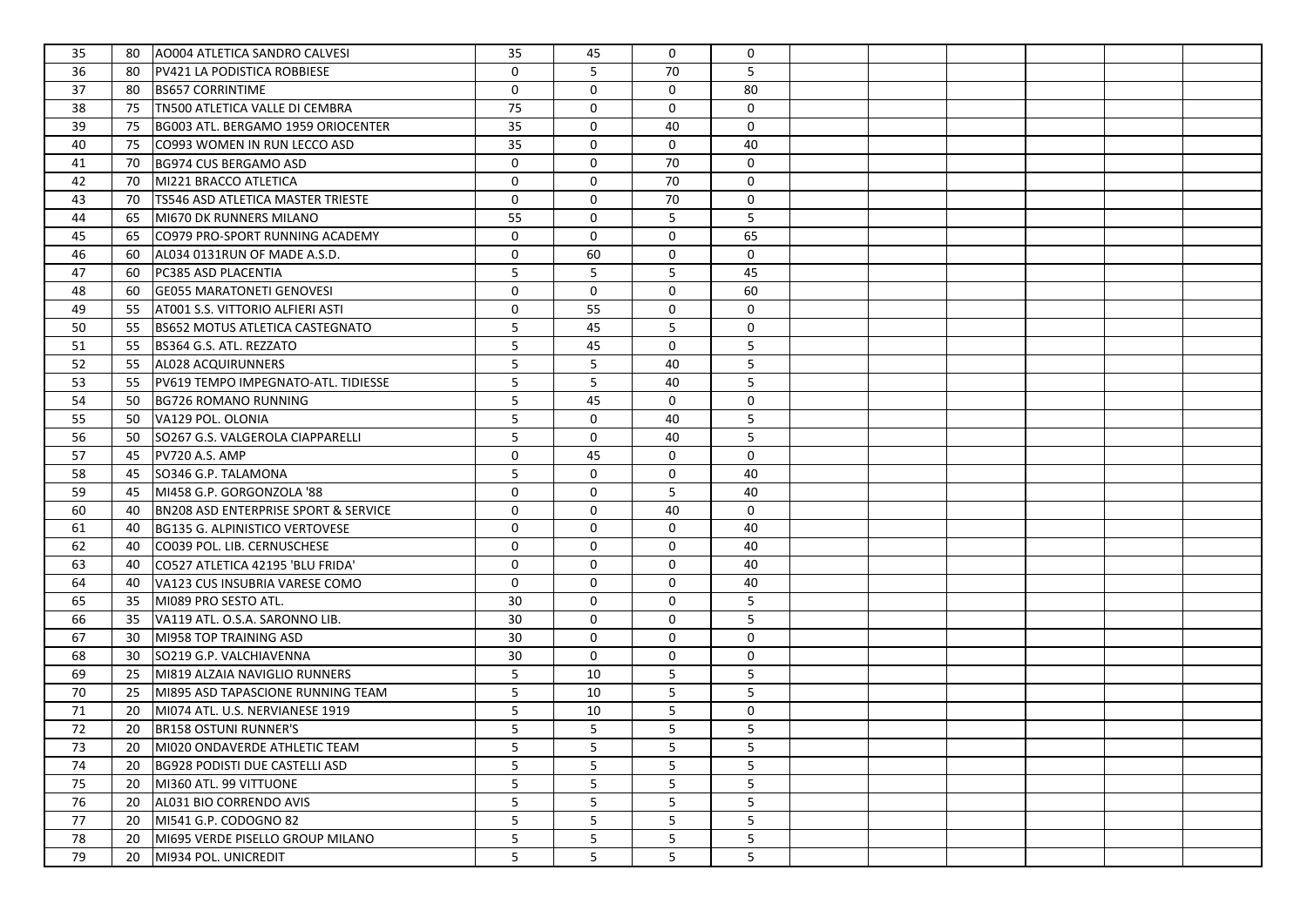| 80  | 15  | NO004 A.S.D. G.A.O. OLEGGIO           | $\overline{5}$ | $\overline{5}$ | 5            | $\mathbf{0}$ |  |  |  |
|-----|-----|---------------------------------------|----------------|----------------|--------------|--------------|--|--|--|
| 81  | 15  | MI189 ATL, AMBROSIANA                 | 5              | 5              | 0            | 5            |  |  |  |
| 82  | 15  | BG134 ATL. LA TORRE                   | 5              | $\Omega$       | 5            | 5            |  |  |  |
| 83  | 10  | <b>BS319 ATL. RODENGO SAIANO MICO</b> | 5              | $\mathbf 0$    | $\mathbf 0$  | 5            |  |  |  |
| 84  | 10  | MI101 ATL. BRESSO                     | $\Omega$       | $\Omega$       | 5            | 5            |  |  |  |
| 85  | -5  | MI215 U.S. S.VITTORE O. 1906          | 5              | $\mathbf 0$    | $\mathbf 0$  | $\mathbf 0$  |  |  |  |
| 86  | 5   | <b>BS304 ATL. DI LUMEZZANE</b>        | 5              | $\mathbf 0$    | 0            | $\mathbf 0$  |  |  |  |
| 87  | -5  | PR068 C.U.S. PARMA                    | 5              | $\mathbf 0$    | $\mathbf 0$  | $\mathbf 0$  |  |  |  |
| 88  | -5  | MI062 VIRTUS GROANE                   | 5              | $\mathbf{0}$   | $\mathbf{0}$ | $\Omega$     |  |  |  |
| 89  | -5  | VA796 ATHLON RUNNERS                  | 5              | $\mathbf 0$    | 0            | $\mathbf 0$  |  |  |  |
| 90  | -5  | MI588 ATL, GISA                       | 5              | $\Omega$       | $\mathbf{0}$ | $\Omega$     |  |  |  |
| 91  | 5   | NO020 TEAM ATLETICO-MERCURIO NOVARA   | 5              | $\mathbf 0$    | $\mathbf 0$  | $\mathbf 0$  |  |  |  |
| 92  | -5  | AL017 JUNIORATLETICA ASD              | $\Omega$       | 5              | $\mathbf 0$  | $\Omega$     |  |  |  |
| 93  | -5  | AT003 A.S.D. BRANCALEONE ASTI         | $\Omega$       | 5              | $\mathbf 0$  | $\mathbf 0$  |  |  |  |
| 94  | 5   | AL001 ATL. ALESSANDRIA                | $\mathbf 0$    | 5              | 0            | $\mathbf 0$  |  |  |  |
| 95  | -5  | TO094 ASD GIANNONERUNNING CIRCUIT     | $\mathbf 0$    | 5              | $\mathbf 0$  | $\mathbf 0$  |  |  |  |
| 96  | -5  | AL004 A.S.D. ATL. SERRAVALLESE        | $\Omega$       | 5              | $\mathbf 0$  | $\Omega$     |  |  |  |
| 97  | 5   | MI311 AZZURRA GARBAGNATE M.SE         | $\mathbf{0}$   | 5              | 0            | $\mathbf 0$  |  |  |  |
| 98  | -5  | CRO41 CREMONA SPORTIVA ATL. ARVEDI    | $\mathbf{0}$   | $\mathbf{0}$   | 5            | $\mathbf 0$  |  |  |  |
| 99  | 5   | CR811 K3 SSD ARL                      | $\Omega$       | $\Omega$       | 5            | $\mathbf 0$  |  |  |  |
| 100 | 5   | <b>CA265 ATLETICA ARBUS</b>           | $\mathbf 0$    | $\mathbf{0}$   | $\mathbf 0$  | 5            |  |  |  |
| 101 | -5. | BO124 CASTENASO CELTIC DRUID          | $\Omega$       | $\Omega$       | $\mathbf 0$  | 5            |  |  |  |
| 102 | -5. | MI102 P.B.M. BOVISIO MASCIAGO         | $\mathbf 0$    | $\mathbf 0$    | 0            | 5            |  |  |  |
| 103 | -5  | MI710 ATLETICA MONZA                  | $\mathbf 0$    | $\mathbf 0$    | $\mathbf 0$  | 5            |  |  |  |
| 104 | -5  | VA168 AMATORI ATL. CASORATE SEMP.     | $\Omega$       | $\Omega$       | 0            | 5            |  |  |  |
| 105 | -5  | TN119 S.A. VALCHIESE                  | $\Omega$       | 0              | 0            | 5            |  |  |  |
| 106 | -5. | MI759 LA FENICE                       | $\mathbf 0$    | $\mathbf 0$    | $\mathbf 0$  | 5            |  |  |  |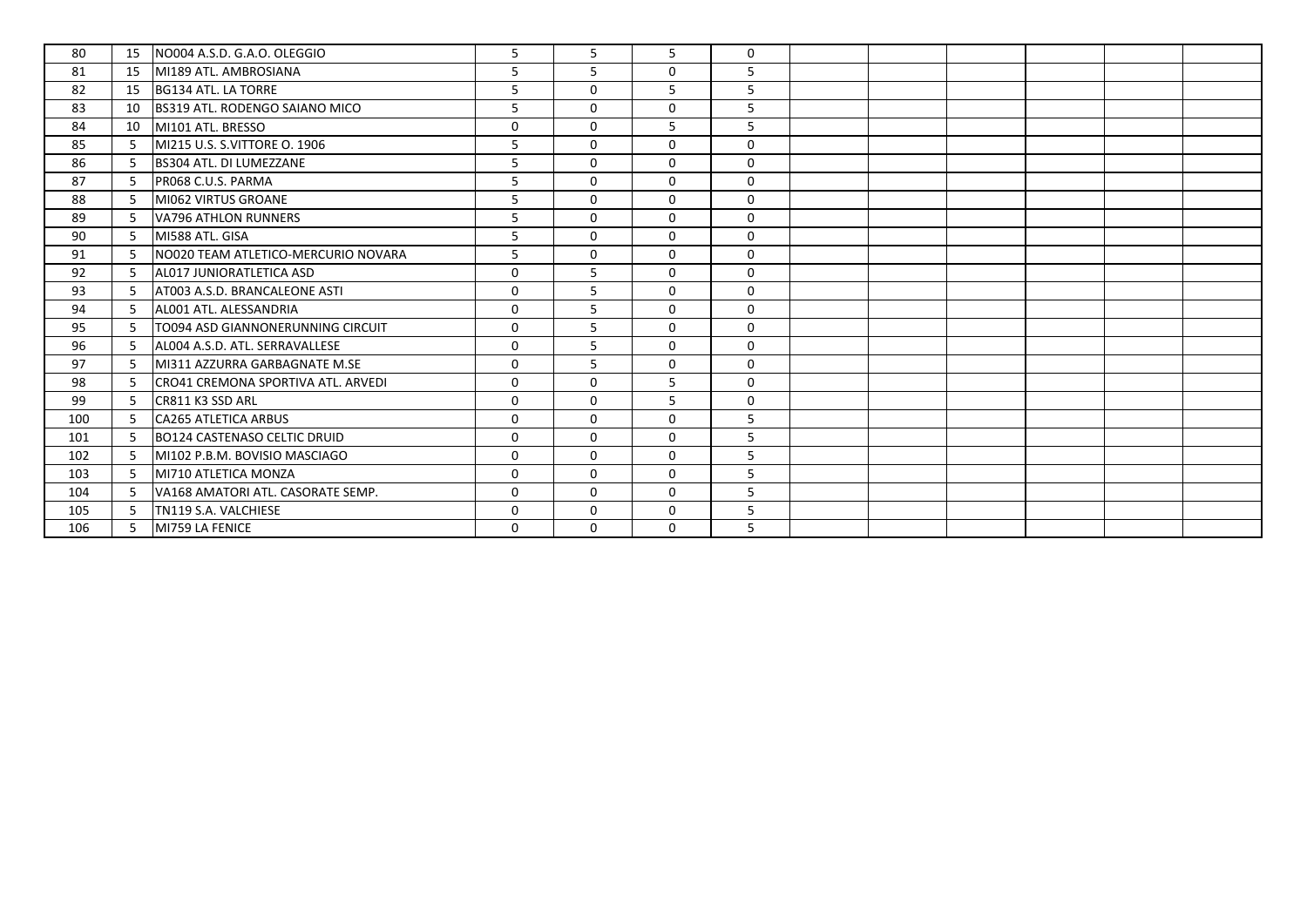ClubdeIMiglio ClubdelMiglio

| <b>GIOVANILI 2022</b> |     |                                         |              |              |              |             |       |                  |        |             |           |            |
|-----------------------|-----|-----------------------------------------|--------------|--------------|--------------|-------------|-------|------------------|--------|-------------|-----------|------------|
| Posizione Punti       |     | Società                                 | Pioltello    | Voghera      | Vignate      | Carate      | Arena | <b>City Life</b> | Lonato | Montestella | Chiavenna | Ambrosiano |
| 1                     | 505 | MI404 G.S. ZELOFORAMAGNO                | 190          | 160          | 150          | 5           |       |                  |        |             |           |            |
| $\overline{2}$        | 500 | MI609 ATLETICRALS2-TEATRO ALLA SCALA    | 170          | 180          | 55           | 95          |       |                  |        |             |           |            |
| 3                     | 430 | MI588 ATL, GISA                         | 160          | $\mathbf 0$  | 130          | 140         |       |                  |        |             |           |            |
| 4                     | 430 | MI077 CUS PRO PATRIA MILANO             | 150          | $\mathbf 0$  | 130          | 150         |       |                  |        |             |           |            |
| 5                     | 390 | MI068 ATHLETIC CLUB VILLASANTA          | 180          | $\mathbf 0$  | 160          | 50          |       |                  |        |             |           |            |
| 6                     | 380 | MI419 ATL, VIGNATE                      | 200          | $\mathbf 0$  | 180          | $\mathbf 0$ |       |                  |        |             |           |            |
| $\overline{7}$        | 340 | MI770 ATL, MENEGHINA                    | $\Omega$     | $\mathbf 0$  | 200          | 140         |       |                  |        |             |           |            |
| 8                     | 320 | SO219 G.P. VALCHIAVENNA                 | 130          | $\mathbf 0$  | 190          | $\mathbf 0$ |       |                  |        |             |           |            |
| 9                     | 280 | PV245 ATL. IRIENSE VOGHERA              | $\mathbf 0$  | 200          | $\mathbf 0$  | 80          |       |                  |        |             |           |            |
| 10                    | 200 | MI214 ATL, VIS NOVA GIUSSANO            | $\mathbf{0}$ | $\Omega$     | $\mathbf 0$  | 200         |       |                  |        |             |           |            |
| 11                    | 195 | MI095 DAINI CARATE                      | $\Omega$     | $\Omega$     | 5            | 190         |       |                  |        |             |           |            |
| 12                    | 190 | PV155 100 TORRI&VIGEVANO ATL. YOUNG     | $\mathbf 0$  | 190          | $\Omega$     | $\mathbf 0$ |       |                  |        |             |           |            |
| 13                    | 180 | MI102 P.B.M. BOVISIO MASCIAGO           | $\mathbf 0$  | $\mathbf 0$  | $\mathbf 0$  | 180         |       |                  |        |             |           |            |
| 14                    | 170 | PV110 ATL. CENTO TORRI PAVIA            | $\mathbf{0}$ | 170          | $\mathbf 0$  | $\Omega$    |       |                  |        |             |           |            |
| 15                    | 170 | MI922 ATL. DESIO                        | $\mathbf 0$  | $\mathbf 0$  | 170          | $\mathbf 0$ |       |                  |        |             |           |            |
| 16                    | 170 | MI352 EUROATLETICA 2002                 | $\mathbf{0}$ | $\Omega$     | $\mathbf 0$  | 170         |       |                  |        |             |           |            |
| 17                    | 160 | <b>PV108 CUS PAVIA</b>                  | $\mathbf 0$  | 160          | 0            | $\mathbf 0$ |       |                  |        |             |           |            |
| 18                    | 160 | MI032 POL.TEAM BRIANZA LISSONE          | $\mathbf 0$  | $\mathbf{0}$ | $\mathbf 0$  | 160         |       |                  |        |             |           |            |
| 19                    | 155 | MI 759 LA FENICE                        | $\mathbf 0$  | $\mathbf 0$  | 70           | 85          |       |                  |        |             |           |            |
| 20                    | 150 | MI160 S.O.I. INVERUNO                   | 150          | $\Omega$     | $\Omega$     | $\Omega$    |       |                  |        |             |           |            |
| 21                    | 140 | MI820 RICCARDI ACADEMY ASD              | $\mathbf 0$  | $\mathbf 0$  | 140          | 0           |       |                  |        |             |           |            |
| 22                    | 130 | VA394 ATL. ARCISATE                     | 130          | $\Omega$     | $\mathbf 0$  | 0           |       |                  |        |             |           |            |
| 23                    | 125 | MI062 VIRTUS GROANE                     | $\mathbf 0$  | $\mathbf 0$  | 85           | 40          |       |                  |        |             |           |            |
| 24                    | 120 | MI374 U.S. A. CASATI ATL.               | $\Omega$     | $\Omega$     | $\Omega$     | 120         |       |                  |        |             |           |            |
| 25                    | 110 | <b>BO0002 ACQUADELA BOLOGNA</b>         | 110          | $\mathbf 0$  | $\mathbf 0$  | $\mathbf 0$ |       |                  |        |             |           |            |
| 26                    | 110 | MI074 ATL, U.S. NERVIANESE 1919         | 110          | $\Omega$     | $\mathbf{0}$ | $\Omega$    |       |                  |        |             |           |            |
| 27                    | 110 | MI066 SCUOLA SPORTIVA ATLETICA PUNTO.IT | $\mathbf 0$  | $\mathbf 0$  | 110          | $\mathbf 0$ |       |                  |        |             |           |            |
| 28                    | 110 | BG248 ATL. ESTRADA                      | 95           | $\Omega$     | $\Omega$     | 15          |       |                  |        |             |           |            |
| 29                    | 110 | CR810 ASD NUOVA VIRTUS CREMA            | $\mathbf 0$  | $\Omega$     | $\mathbf 0$  | 110         |       |                  |        |             |           |            |
| 30                    | 100 | SO255 POL. ALBOSAGGIA                   | $\mathbf 0$  | $\Omega$     | $\Omega$     | 100         |       |                  |        |             |           |            |
| 31                    | 95  | <b>BS278 ATL. CARPENEDOLO</b>           | 95           | $\mathbf 0$  | $\mathbf 0$  | $\mathbf 0$ |       |                  |        |             |           |            |
| 32                    | 95  | ZZ001 ASD AIRONE                        | 95           | $\Omega$     | $\mathbf 0$  | $\mathbf 0$ |       |                  |        |             |           |            |
| 33                    | 95  | MI218 N.ATL. FANFULLA LODIGIANA         | 0            | $\mathbf 0$  | 95           | 0           |       |                  |        |             |           |            |
| 34                    | 95  | <b>IMI591 NEW EVERGREEN</b>             | $\Omega$     | $\Omega$     | 95           | $\Omega$    |       |                  |        |             |           |            |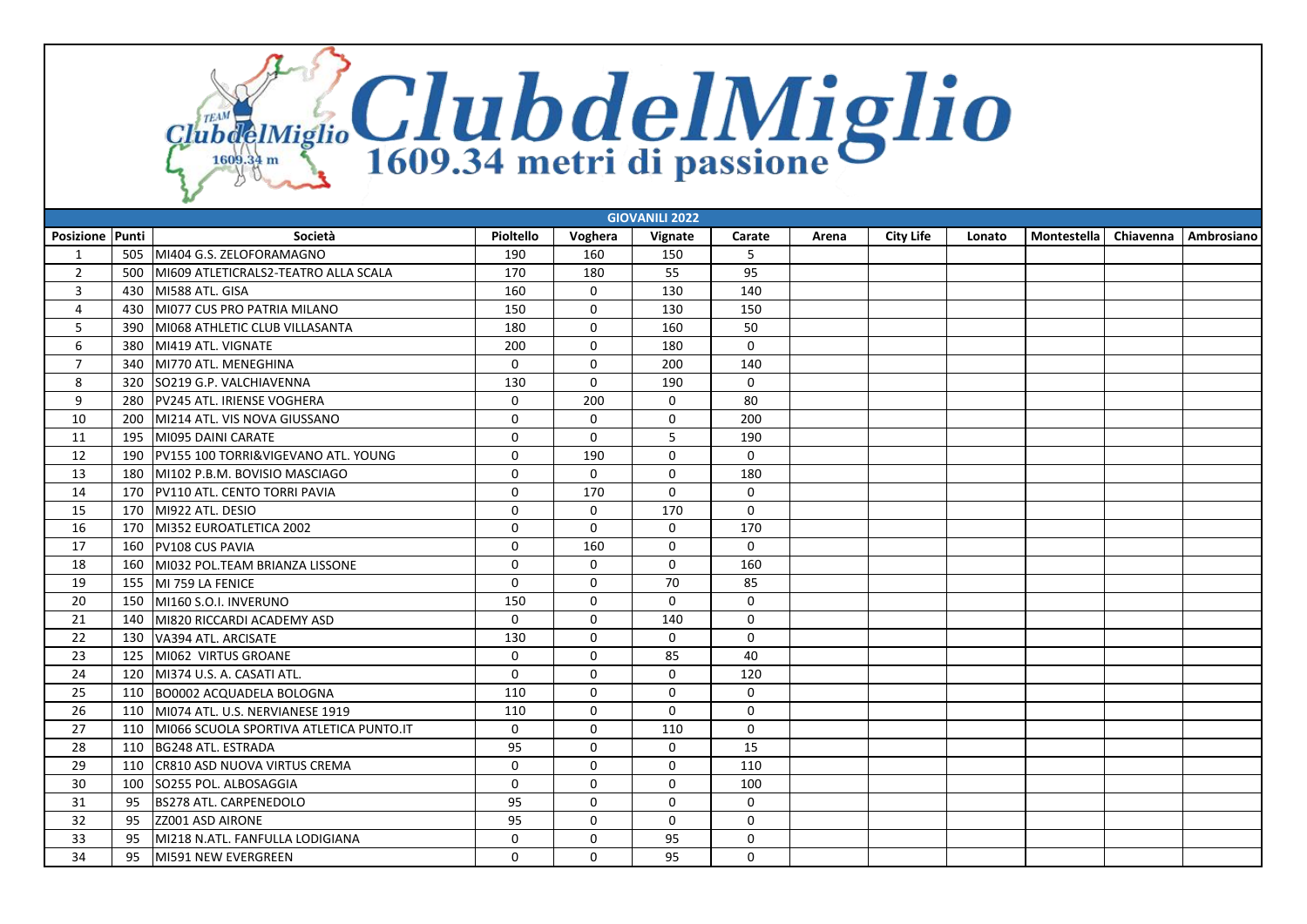| 35 | 95       | SO346 G.P. TALAMONA                 | $\mathbf 0$ | $\Omega$    | $\mathbf 0$  | 95          |  |  |  |
|----|----------|-------------------------------------|-------------|-------------|--------------|-------------|--|--|--|
| 36 | 85       | MI919 POL.CIRCOLO GIOVANILE BRESSO  | $\Omega$    | $\Omega$    | 70           | 15          |  |  |  |
| 37 | 75       | MI063 ATL. CESANO MADERNO           | $\mathbf 0$ | $\mathbf 0$ | 75           | $\mathbf 0$ |  |  |  |
| 38 | 75       | MI211 POL. NOVATE                   | $\mathbf 0$ | $\mathbf 0$ | 0            | 75          |  |  |  |
| 39 | 70       | UD018 LIBERTAS PRIUL. PALMANOVA     | $\Omega$    | $\Omega$    | 70           | $\mathbf 0$ |  |  |  |
| 40 | 70       | MI903 FORTI E LIBERI MONZA 1878     | $\Omega$    | $\Omega$    | $\mathbf 0$  | 70          |  |  |  |
| 41 | 70       | MI098 POL. BESANESE                 | $\mathbf 0$ | $\mathbf 0$ | 0            | 70          |  |  |  |
| 42 | 60       | MI052 SGM FORZA E CORAGGIO          | $\Omega$    | $\Omega$    | 55           | 5           |  |  |  |
| 43 | 60       | CO804 ATLETICA ALTO LARIO           | $\mathbf 0$ | $\mathbf 0$ | 0            | 60          |  |  |  |
| 44 | 55       | CO979 PRO-SPORT RUNNING ACADEMY     | $\mathbf 0$ | $\mathbf 0$ | $\mathbf 0$  | 55          |  |  |  |
| 45 | 50       | MI798 MILANO ATLETICA               | $\Omega$    | $\Omega$    | $\mathbf{0}$ | 50          |  |  |  |
| 46 | 40       | MI075 ATL. CINISELLO                | $\Omega$    | $\Omega$    | 40           | $\mathbf 0$ |  |  |  |
| 47 | 40       | CO014 ATL. MARIANO COMENSE          | $\mathbf 0$ | $\mathbf 0$ | $\mathbf 0$  | 40          |  |  |  |
| 48 | 35       | MI065 ATL CONCOREZZO                | $\Omega$    | $\mathbf 0$ | 35           | $\mathbf 0$ |  |  |  |
| 49 | 30       | MI069 ATL. CERNUSCO                 | $\mathbf 0$ | $\mathbf 0$ | 30           | $\mathbf 0$ |  |  |  |
| 50 | 30       | MI710 ATLETICA MONZA                | $\mathbf 0$ | $\mathbf 0$ | $\mathbf 0$  | 30          |  |  |  |
| 51 | 25       | MI335 ATL. MUGGIO'                  | $\Omega$    | $\Omega$    | 20           | 5           |  |  |  |
| 52 | 25       | MI232 NUOVA ATLETICO ASTRO          | $\mathbf 0$ | $\mathbf 0$ | 20           | 5           |  |  |  |
| 53 | 25       | MI680 A.S.D. STEDENTESCA SAN DONATO | $\Omega$    | $\Omega$    | $\mathbf 0$  | 25          |  |  |  |
| 54 | 20       | MI 162 ATL. AGRATE                  | $\Omega$    | $\Omega$    | 20           | $\mathbf 0$ |  |  |  |
| 55 | 20       | SO267 G.S. VALGEROLA CIAPPARELLI    | $\mathbf 0$ | $\Omega$    | 5            | 15          |  |  |  |
| 56 | 20       | lCO208 ATL. LECCO                   | $\Omega$    | $\Omega$    | $\mathbf 0$  | 20          |  |  |  |
| 57 | 10       | MI 094 POL. CARUGATE                | $\mathbf 0$ | $\mathbf 0$ | 5            | 5           |  |  |  |
| 58 | -5       | MI356 ATL. SOVICO                   | $\mathbf 0$ | $\Omega$    | 5            | $\mathbf 0$ |  |  |  |
| 59 | -5       | MI8O7 ATL MELZO                     | $\Omega$    | $\Omega$    | 5            | $\mathbf 0$ |  |  |  |
| 60 | -5       | MI913 NAVIGLIO RUNNING TEAL ASD     | $\mathbf 0$ | $\mathbf 0$ | 5            | 0           |  |  |  |
| 61 | -5       | MI060 ATL. LEGNANO                  | $\mathbf 0$ | $\mathbf 0$ | $\mathbf 0$  | 5           |  |  |  |
| 62 | -5       | CO790 TEAM PASTURO ASD              | $\mathbf 0$ | $\mathbf 0$ | $\mathbf 0$  | 5           |  |  |  |
| 63 | -5       | SO111 G.P. SANTI NUOVA OLONIO       | $\mathbf 0$ | $\mathbf 0$ | $\mathbf 0$  | 5           |  |  |  |
| 64 | -5       | CO206 ATL. LOMAZZO                  | $\Omega$    | $\Omega$    | $\mathbf{0}$ | 5           |  |  |  |
| 65 | -5.      | CO017 ATL. TRIANGOLO LARIANO        | $\Omega$    | $\Omega$    | $\mathbf 0$  | 5           |  |  |  |
| 66 | $\Omega$ | SO267 GS VALGEROLA                  | $\mathbf 0$ | $\mathbf 0$ | 0            | $\mathbf 0$ |  |  |  |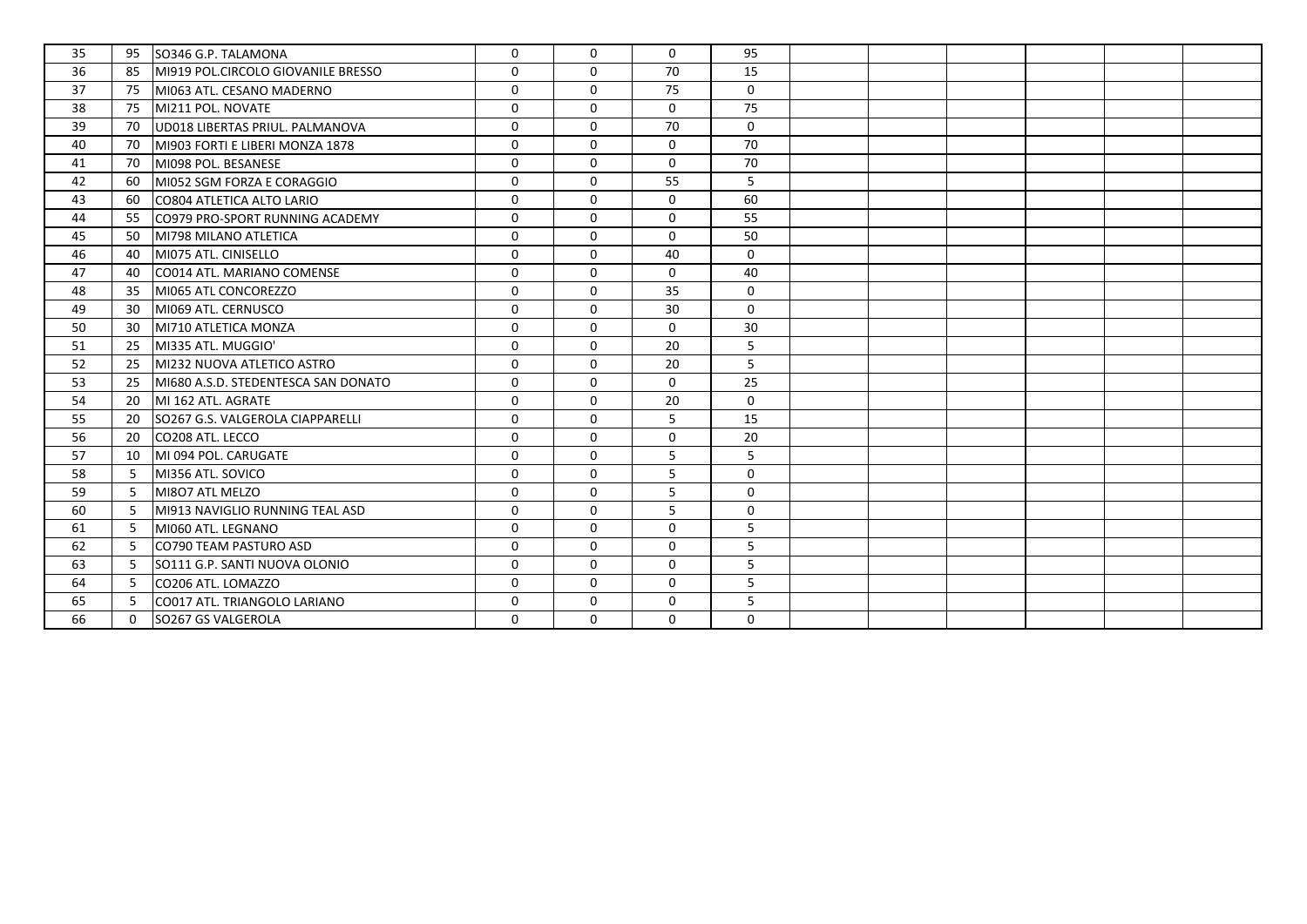ClubdeIMiglio ClubdelMiglio

| <b>SUPERCOPPA 2022</b> |     |                                      |              |              |              |             |       |                  |        |             |           |            |
|------------------------|-----|--------------------------------------|--------------|--------------|--------------|-------------|-------|------------------|--------|-------------|-----------|------------|
| <b>Posizione Punti</b> |     | Società                              | Pioltello    | Voghera      | Vignate      | Carate      | Arena | <b>City Life</b> | Lonato | Montestella | Chiavenna | Ambrosiano |
| 1                      |     | 650 MI265 ROAD RUNNERS CLUB MILANO   | 170          | 150          | 170          | 160         |       |                  |        |             |           |            |
| $\overline{2}$         | 645 | MI404 G.S. ZELOFORAMAGNO             | 190          | 180          | 190          | 85          |       |                  |        |             |           |            |
| 3                      | 620 | MI609 ATLETICRALS2-TEATRO ALLA SCALA | 180          | 170          | 150          | 120         |       |                  |        |             |           |            |
| $\overline{4}$         | 590 | MI308 ATHLETIC TEAM                  | 160          | 160          | 140          | 130         |       |                  |        |             |           |            |
| 5                      | 440 | MI419 ATL. VIGNATE                   | 200          | 35           | 200          | 5           |       |                  |        |             |           |            |
| 6                      | 425 | MI352 EUROATLETICA 2002              | 90           | 45           | 100          | 190         |       |                  |        |             |           |            |
| $\overline{7}$         | 420 | MI095 DAINI CARATE BRIANZA           | 120          | 95           | 5            | 200         |       |                  |        |             |           |            |
| 8                      | 415 | MI552 G.S. MONTESTELLA               | 85           | 100          | 120          | 110         |       |                  |        |             |           |            |
| 9                      | 410 | MI032 POL. TEAM BRIANZA LISSONE      | 50           | $\mathbf 0$  | 180          | 180         |       |                  |        |             |           |            |
| 10                     | 365 | MI077 CUS PRO PATRIA MILANO          | 100          | $\mathbf 0$  | 85           | 180         |       |                  |        |             |           |            |
| 11                     | 360 | PV245 ATL. IRIENSE VOGHERA           | 75           | 200          | 55           | 30          |       |                  |        |             |           |            |
| 12                     | 310 | MI588 ATL. GISA                      | 130          | $\mathbf 0$  | 85           | 95          |       |                  |        |             |           |            |
| 13                     | 265 | MI770 ATL. MENEGHINA                 | $\mathbf 0$  | $\Omega$     | 170          | 95          |       |                  |        |             |           |            |
| 14                     | 260 | SO219 G.P. VALCHIAVENNA              | 120          | $\mathbf 0$  | 140          | $\mathbf 0$ |       |                  |        |             |           |            |
| 15                     | 255 | MI068 ATHLETIC CLUB VILLASANTA       | 150          | $\mathbf 0$  | 100          | 5           |       |                  |        |             |           |            |
| 16                     | 200 | PV110 ATL. CENTO TORRI PAVIA         | 5            | 190          | 0            | 5           |       |                  |        |             |           |            |
| 17                     | 195 | VA731 ATL. GALLARATESE               | 65           | 80           | 5            | 45          |       |                  |        |             |           |            |
| 18                     | 170 | <b>PV599 ATL. PAVESE</b>             | 30           | 130          | 5            | 5           |       |                  |        |             |           |            |
| 19                     | 160 | MI214 ATL, VIS NOVA GIUSSANO         | $\Omega$     | $\mathbf 0$  | $\mathbf 0$  | 160         |       |                  |        |             |           |            |
| 20                     | 150 | PV155 100 TORRI&VIGEVANO ATL. YOUNG  | $\mathbf 0$  | 150          | $\mathbf 0$  | $\mathbf 0$ |       |                  |        |             |           |            |
| 21                     | 140 | MI774 TEAM-A LOMBARDIA               | 140          | $\Omega$     | $\mathbf 0$  | $\mathbf 0$ |       |                  |        |             |           |            |
| 22                     | 140 | MI102 P-B-M- BOVISIO MASCIAGO        | $\mathbf 0$  | $\mathbf 0$  | $\mathbf 0$  | 140         |       |                  |        |             |           |            |
| 23                     | 135 | ALO07 ATL. NOVESE                    | 5            | 120          | 5            | 5           |       |                  |        |             |           |            |
| 24                     | 135 | MI218 N.ATL. FANFULLA LODIGIANA      | 10           | $\mathbf 0$  | 50           | 75          |       |                  |        |             |           |            |
| 25                     | 125 | PC088 POL. AMICIZIA CAORSO           | 55           | $\mathbf 0$  | 15           | 55          |       |                  |        |             |           |            |
| 26                     | 125 | MI798 MILANO ATLETICA                | 5            | 5            | 5            | 110         |       |                  |        |             |           |            |
| 27                     | 120 | <b>PV108 CUS PAVIA</b>               | $\mathbf 0$  | 120          | $\mathbf 0$  | $\mathbf 0$ |       |                  |        |             |           |            |
| 28                     | 120 | MI922 ATL. DESIO ASD                 | $\mathbf{0}$ | $\mathbf{0}$ | 120          | $\mathbf 0$ |       |                  |        |             |           |            |
| 29                     | 105 | PV414 U.S. SCALO VOGHERA             | 5            | 90           | 5            | 5           |       |                  |        |             |           |            |
| 30                     | 100 | MI160 S.O.I. INVERUNO                | 100          | $\mathbf{0}$ | $\mathbf{0}$ | $\mathbf 0$ |       |                  |        |             |           |            |
| 31                     | 100 | MI296 ATL. LAMBRO MILANO             | 20           | 55           | 20           | 5           |       |                  |        |             |           |            |
| 32                     | 100 | MI938 STRAMILANO RUNNING CLUB SSD    | 25           | $\mathbf{0}$ | 75           | $\Omega$    |       |                  |        |             |           |            |
| 33                     | 90  | PV 410 ATLETICA VIGEVANO             | $\mathbf 0$  | 85           | $\mathbf 0$  | 5           |       |                  |        |             |           |            |
| 34                     | 90  | SO346 G.P. TALAMONA                  | 5            | $\mathbf{0}$ | $\mathbf{0}$ | 85          |       |                  |        |             |           |            |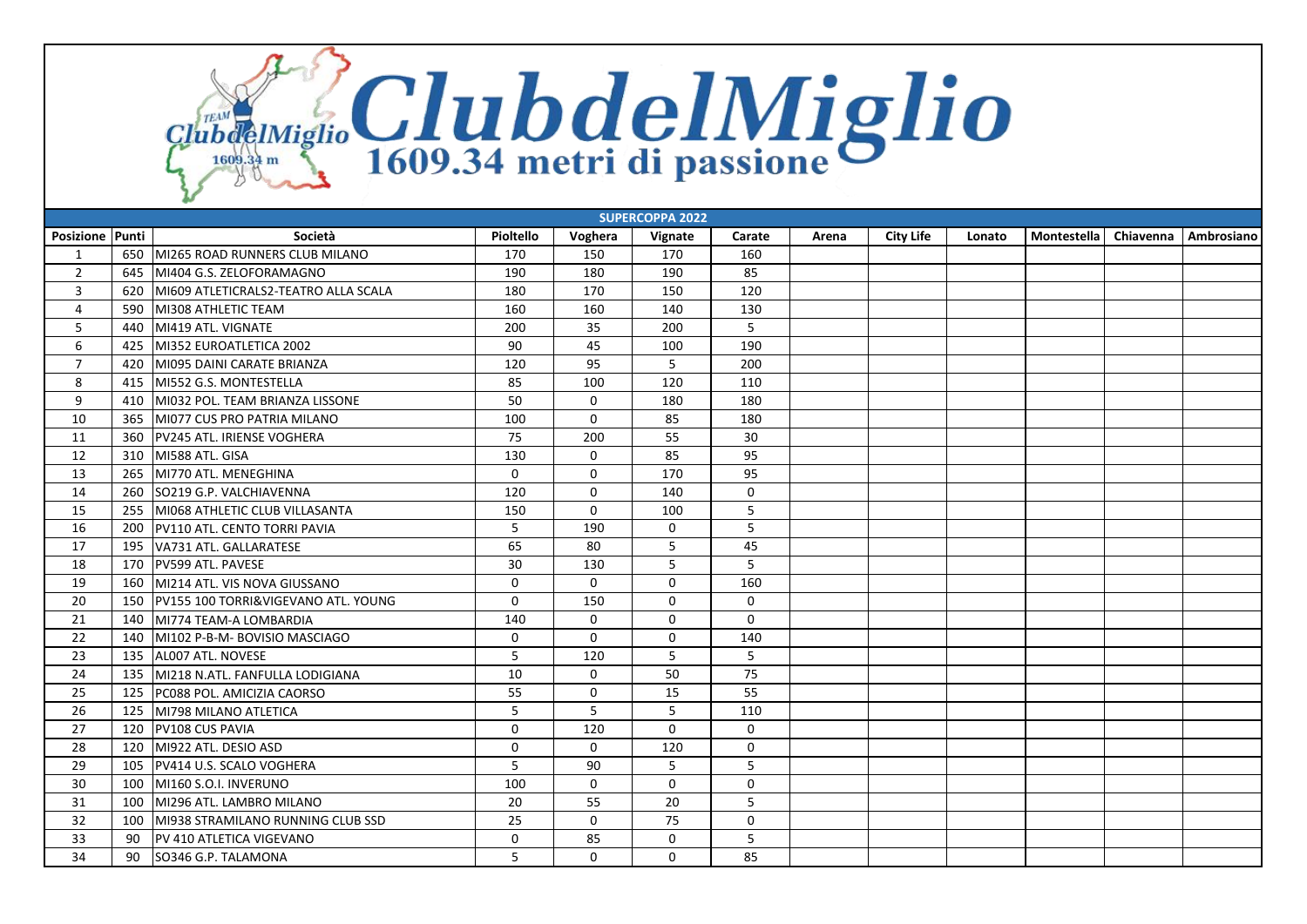| 35 | 90 | MI820 RICCARDI ACADEMY ASD             | $\mathbf 0$ | $\Omega$    | 90           | 0               |  |  |  |
|----|----|----------------------------------------|-------------|-------------|--------------|-----------------|--|--|--|
| 36 | 85 | VA394 ATL. ARCISATE                    | 85          | 0           | $\mathbf{0}$ | $\mathbf 0$     |  |  |  |
| 37 | 80 | MI074 ATL. U.S. NERVIANESE 1919        | 70          | 5           | 5            | 0               |  |  |  |
| 38 | 80 | VA982 A.S.D. FREE RUNNERS TEAM         | 5           | 65          | 5            | 5               |  |  |  |
| 39 | 75 | PV947 GRUPPO PODISTI CIARLASCHI        | $\mathbf 0$ | 75          | $\mathbf 0$  | 0               |  |  |  |
| 40 | 75 | <b>BS179 ATLETICA LONATO</b>           | 5           | $\mathbf 0$ | 70           | $\mathbf 0$     |  |  |  |
| 41 | 70 | MI 579 U.S. MILANESE                   | $\mathbf 0$ | 70          | $\mathbf 0$  | 0               |  |  |  |
| 42 | 70 | PV358 G.P. AVIS PAVIA                  | $\mathbf 0$ | 60          | 5            | 5               |  |  |  |
| 43 | 70 | MI066 SCUOLA SPORTIVA ATL. PUNTO IT    | 0           | 0           | 70           | $\mathbf 0$     |  |  |  |
| 44 | 70 | MI330 ASPES SSD                        | 0           | 0           | 70           | $\mathbf 0$     |  |  |  |
| 45 | 70 | C0979 PRO-SPORT RUNNING ACADEMY        | $\mathbf 0$ | 0           | $\mathbf 0$  | 70              |  |  |  |
| 46 | 70 | MI374 U.S. A. CASATI ATL-              | $\mathbf 0$ | 0           | $\mathbf 0$  | 70              |  |  |  |
| 47 | 70 | CO979 PRO-SPORTRUNNING ACADEMY         | $\mathbf 0$ | 0           | $\mathbf 0$  | 70              |  |  |  |
| 48 | 65 | BO0002 ACQUADELA BOLOGNA               | 65          | 0           | $\mathbf 0$  | 0               |  |  |  |
| 49 | 60 | MI271 LA MICHETTA                      | 5           | 0           | 50           | 5               |  |  |  |
| 50 | 60 | CR810 ASD NUOVA VIRTUS CREMA           | 0           | 0           | 0            | 60              |  |  |  |
| 51 | 55 | BG248 ATL. ESTRADA                     | 50          | 0           | 0            | 5               |  |  |  |
| 52 | 55 | MI645 RUNNERS DESIO                    | 5           | 35          | 0            | 15              |  |  |  |
| 53 | 55 | MI700 GRUPPO PODISTICO MELZO A.S.D.    | 5           | 5           | 5            | 40              |  |  |  |
| 54 | 55 | SO255 POL. ALBOSAGGIA                  | 0           | $\mathbf 0$ | 0            | 55              |  |  |  |
| 55 | 50 | <b>BS278 ATL. CARPENEDOLO</b>          | 50          | $\mathbf 0$ | 0            | 0               |  |  |  |
| 56 | 50 | ZZ001 ASD AIRONE                       | 50          | $\mathbf 0$ | 0            | 0               |  |  |  |
| 57 | 50 | MI591 NEW EVERGREEN                    | 0           | 0           | 50           | 0               |  |  |  |
| 58 | 45 | AL034 0131RUNOF MADE A.S.D.            | $\mathbf 0$ | 45          | 0            | 0               |  |  |  |
| 59 | 45 | BS364 G.S. ATL. REZZATO                | 5           | 35          | 0            | 5               |  |  |  |
| 60 | 45 | <b>BS652 MOTUS ATLETICA CASTEGNATO</b> | 5           | 35          | 5            | 0               |  |  |  |
| 61 | 45 | MI759 LA FENICE                        | $\mathbf 0$ | $\mathbf 0$ | 5            | 40              |  |  |  |
| 62 | 40 | AO004 ATLETICA SANDRO CALVESI          | 5           | 35          | 0            | 0               |  |  |  |
| 63 | 40 | <b>BG726 ROMANO RUNNING</b>            | 5           | 35          | 0            | 0               |  |  |  |
| 64 | 40 | MI062 VIRTUS GROANE                    | 5           | $\mathbf 0$ | 30           | 5               |  |  |  |
| 65 | 40 | MI881 ASD ORTICA TEAM MILANO           | 5           | $\mathbf 0$ | 30           | 5               |  |  |  |
| 66 | 35 | PV720 A.S. AMP                         | $\mathbf 0$ | 35          | $\mathbf 0$  | $\mathbf 0$     |  |  |  |
| 67 | 35 | CR340 G.T.A. CREMA                     | 0           | $\mathbf 0$ | 35           | $\mathbf 0$     |  |  |  |
| 68 | 30 | BO015 A.S.D. FRANCESCO FRANCIA         | 0           | $\mathbf 0$ | 0            | 30              |  |  |  |
| 69 | 20 | AL028 ACQUIRUNNERS                     | 5           | 5           | 5            | 5               |  |  |  |
| 70 | 20 | AL031 BIO CORRENDO AVIS                | 5           | 5           | 5            | 5               |  |  |  |
| 71 | 20 | <b>BG928 PODISTI DUE CASTELLI ASD</b>  | 5           | 5           | 5            | 5               |  |  |  |
| 72 | 20 | <b>BR158 OSTUNI RUNNER'S</b>           | 5           | 5           | 5            | 5               |  |  |  |
| 73 | 20 | MI020 ONDAVERDE ATHLETIC TEAM          | 5           | 5           | 5            | 5               |  |  |  |
| 74 | 20 | MI360 ATL. 99 VITTUONE                 | 5           | 5           | 5            | 5               |  |  |  |
| 75 | 20 | MI541 G.P. CODOGNO 82                  | 5           | 5           | 5            | 5               |  |  |  |
| 76 | 20 | MI695 VERDE PISELLO GROUP MILANO       | 5           | 5           | 5            | $5\phantom{.0}$ |  |  |  |
| 77 | 20 | MI819 ALZAIA NAVIGLIO RUNNERS          | 5           | 5           | 5            | 5               |  |  |  |
| 78 | 20 | MI895 ASD TAPASCIONE RUNNING TEAM      | 5           | 5           | 5            | 5               |  |  |  |
| 79 | 20 | MI934 POL. UNICREDIT                   | 5           | 5           | 5            | 5               |  |  |  |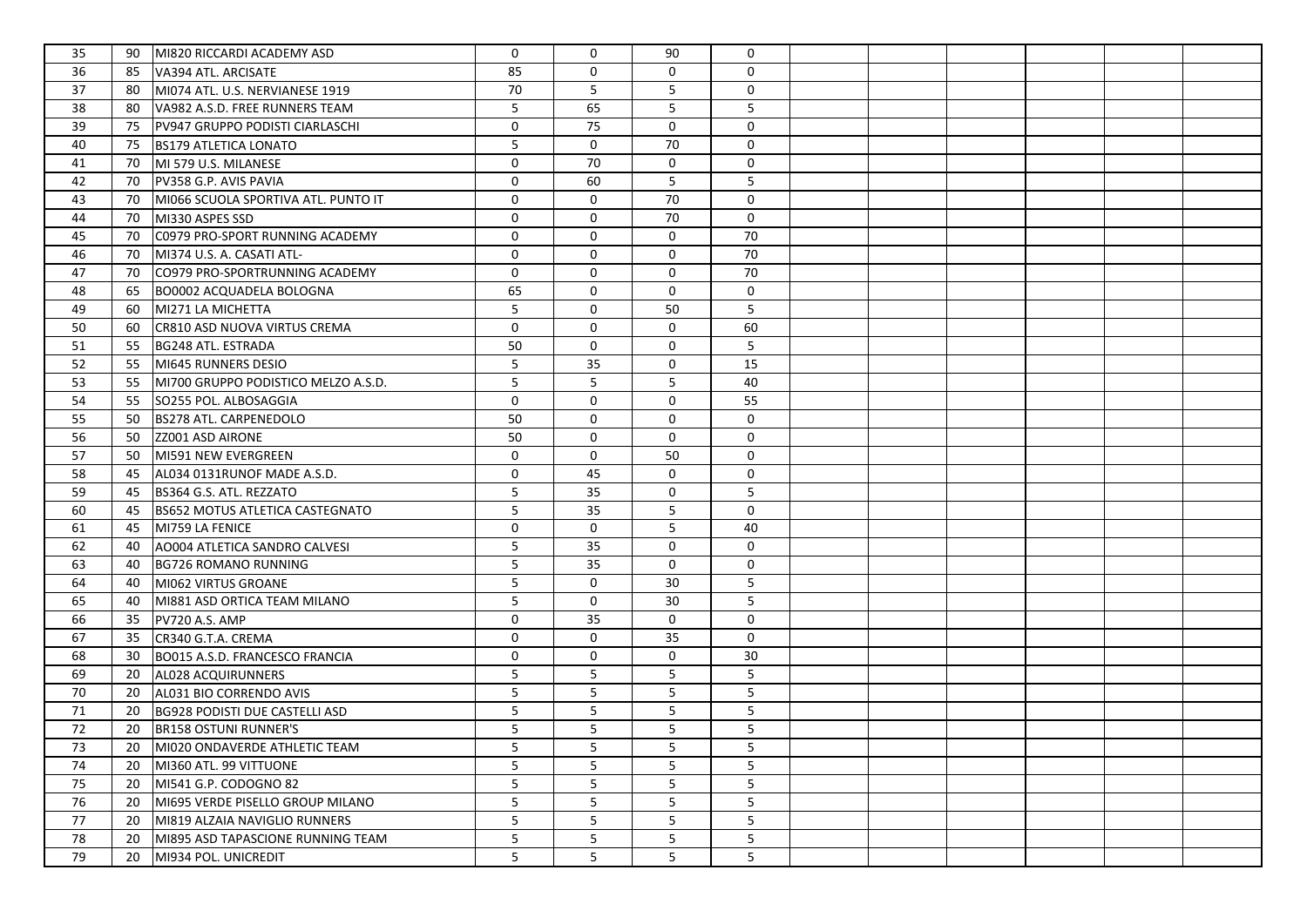| 80  | 20 | <b>PC385 ASD PLACENTIA</b>                      | 5            | 5            | 5           | 5           |  |  |  |
|-----|----|-------------------------------------------------|--------------|--------------|-------------|-------------|--|--|--|
| 81  | 20 | PV619 TEMPO IMPEGNATO-ATL. TIDIESSE             | 5            | 5            | 5           | 5           |  |  |  |
| 82  | 20 | <b>BS657 CORRINTIME</b>                         | $\mathbf 0$  | 0            | $\mathbf 0$ | 20          |  |  |  |
| 83  | 15 | TN500 ATLETICA VALLE DI CEMBRA                  | 15           | $\mathbf 0$  | $\mathbf 0$ | 0           |  |  |  |
| 84  | 15 | MI189 ATL. AMBROSIANA                           | 5            | 5            | 0           | 5           |  |  |  |
| 85  | 15 | NO004 A.S.D. G.A.O. OLEGGIO                     | 5            | 5            | 5           | 0           |  |  |  |
| 86  | 15 | MI670 DK RUNNERS MILANO                         | 5            | $\mathbf{0}$ | 5           | 5           |  |  |  |
| 87  | 15 | BG134 ATL. LA TORRE                             | 5            | $\mathbf 0$  | 5           | 5           |  |  |  |
| 88  | 15 | SO267 G.S. VALGEROLA CIAPPARELLI                | 5            | 0            | 5           | 5           |  |  |  |
| 89  | 15 | VA129 POL. OLONIA                               | 5            | $\mathbf 0$  | 5           | 5           |  |  |  |
| 90  | 15 | PV412 LA PODISTICA ROBBIESE                     | 0            | 5            | 5           | 5           |  |  |  |
| 91  | 15 | MI063 ATL. CESANO MADERNO                       | $\mathbf 0$  | 0            | 15          | 0           |  |  |  |
| 92  | 15 | MI211 POL. NOVATE                               | $\mathbf 0$  | 0            | $\mathbf 0$ | 15          |  |  |  |
| 93  | 10 | <b>BS521 FREE-ZONE</b>                          | 5            | 0            | $\mathbf 0$ | 5           |  |  |  |
| 94  | 10 | BG003 ATL. BERGAMO 1959 ORIOCENTER              | 5            | 0            | 5           | $\mathbf 0$ |  |  |  |
| 95  | 10 | CO993 WOMEN IN RUN LECCO ASD                    | 5            | 0            | $\mathbf 0$ | 5           |  |  |  |
| 96  | 10 | MI089 PRO SESTO ATL.                            | 5            | 0            | 0           | 5           |  |  |  |
| 97  | 10 | VA119 ATL. O.S.A. SARONNO LIB.                  | 5            | 0            | 0           | 5           |  |  |  |
| 98  | 10 | BS319 ATL. RODENGO SAIANO MICO                  | 5            | 0            | 0           | 5           |  |  |  |
| 99  | 10 | MI719 POL. CIRCOLO GIOVANILE BRESSO             | 0            | $\mathbf 0$  | 5           | 5           |  |  |  |
| 100 | 10 | MI052 SGM FORZA E CORAGGIO                      | $\mathbf{0}$ | $\mathbf 0$  | 5           | 5           |  |  |  |
| 101 | 10 | MI212 NUOVA ATL. ASTRO                          | 0            | $\mathbf 0$  | 5           | 5           |  |  |  |
| 102 | 10 | MI335 ATL. MUGGIO'                              | 0            | $\mathbf 0$  | 5           | 5           |  |  |  |
| 103 | 10 | MI094 POL. CARUGATE                             | 0            | 0            | 5           | 5           |  |  |  |
| 104 | 10 | MI458 G.P. GORGONZOLA 88                        | 0            | 0            | 5           | 5           |  |  |  |
| 105 | 5  | MI958 TOP TRAINING ASD                          | 5            | 0            | 0           | 0           |  |  |  |
| 106 | 5  | <b>BS304 ATL. DI LUMEZZANE</b>                  | 5            | 0            | $\mathbf 0$ | 0           |  |  |  |
| 107 | 5  | MI215 U.S. S.VITTORE O. 1906                    | 5            | 0            | $\mathbf 0$ | $\mathbf 0$ |  |  |  |
| 108 | 5  | NO020 TEAM ATLETICO-MERCURIO NOVARA             | 5            | $\mathbf 0$  | 0           | 0           |  |  |  |
| 109 | 5  | PR068 C.U.S. PARMA                              | 5            | $\mathbf 0$  | 0           | 0           |  |  |  |
| 110 | 5  | VA796 ATHLON RUNNERS                            | 5            | $\mathbf 0$  | 0           | $\mathbf 0$ |  |  |  |
| 111 | 5  | AL017 JUNIORATLETICA ASD                        | $\mathbf 0$  | 5            | 0           | $\mathbf 0$ |  |  |  |
| 112 | 5  | AT003 A.S.D. BRANCALEONE                        | $\mathbf 0$  | 5            | 0           | $\mathbf 0$ |  |  |  |
| 113 | 5  | AL001 ATL. ALESSANDRIA                          | 0            | 5            | $\mathbf 0$ | $\mathbf 0$ |  |  |  |
| 114 | 5  | TO094 ASD GIANNONERUNNING CIRCUIT               | $\mathbf 0$  | 5            | $\mathbf 0$ | $\mathbf 0$ |  |  |  |
| 115 | 5  | AL004 A.S.D. ATL. SERRAVALLESE                  | $\mathbf 0$  | 5            | 0           | $\mathbf 0$ |  |  |  |
| 116 | 5  | MI311 AZZURRA GARBAGNATE M.SE                   | 0            | 5            | 0           | 0           |  |  |  |
| 117 | 5  | BG974 CUS BERGAMO ASD                           | 0            | 0            | 5           | $\mathbf 0$ |  |  |  |
| 118 | 5  | MI221 BRACCO ATLETICA                           | 0            | 0            | 5           | 0           |  |  |  |
| 119 | 5  | TS546 ASD ATL. MASTER TRIESTE                   | $\mathbf{0}$ | $\Omega$     | 5           | 0           |  |  |  |
| 120 | 5  | UD018 LIBERTAS FRIUL PALMANOVA                  | 0            | 0            | 5           | 0           |  |  |  |
| 121 | 5  | MI093 SEZ. ATL. ORATORIO CORNAREDO              | 0            | $\mathbf{0}$ | 5           | 0           |  |  |  |
| 122 | 5  | <b>BN208 ASD ENTERPRISE SPORT &amp; SERVICE</b> | 0            | 0            | 5           | 0           |  |  |  |
| 123 | 5  | MI075 ATL. CINISELLO                            | 0            | 0            | 5           | 0           |  |  |  |
| 124 | 5  | MI065 ATL. CONCOREZZO                           | $\mathsf{O}$ | $\mathbf 0$  | 5           | 0           |  |  |  |